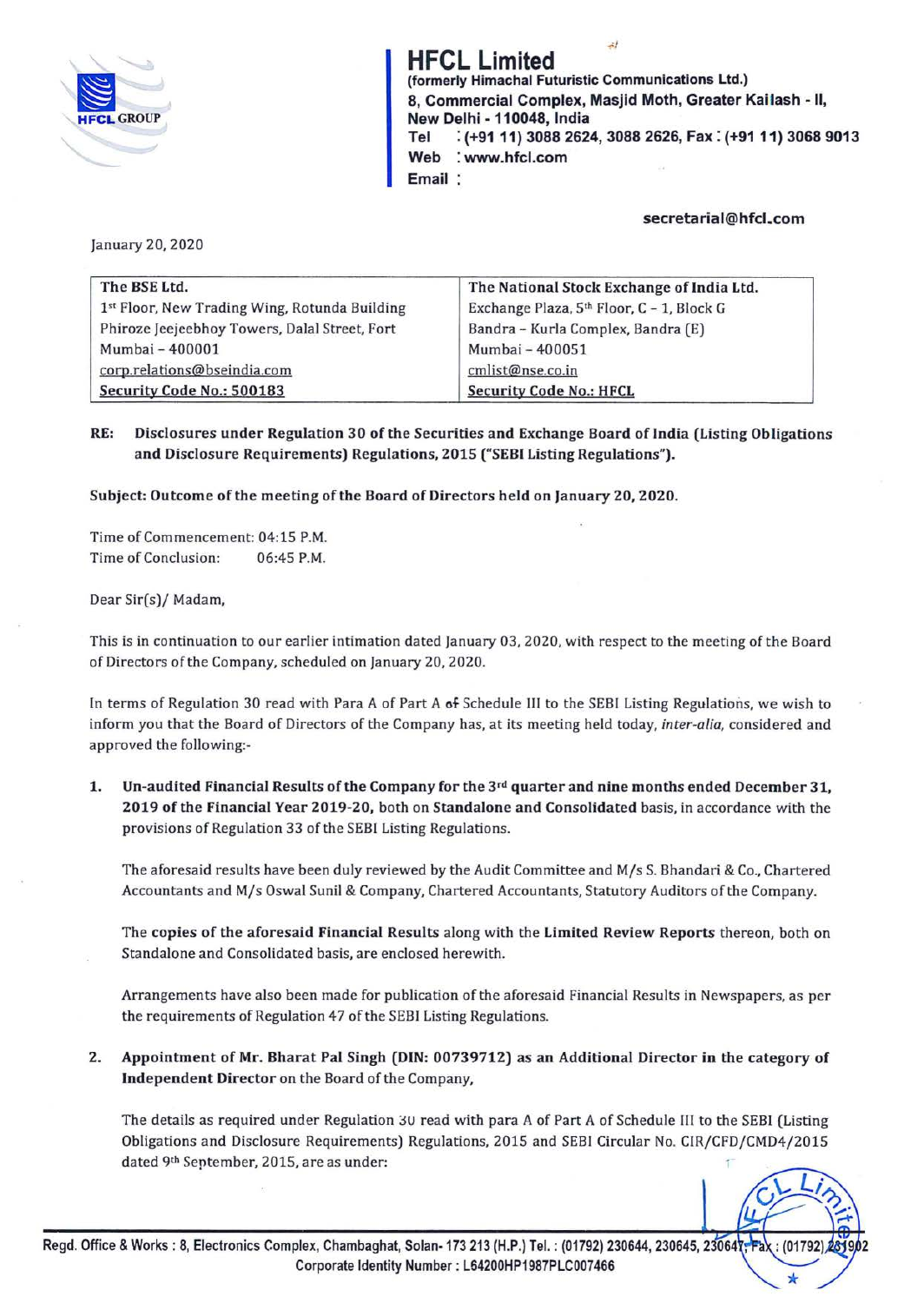

# **HFCL Limited**

(formerly Himachal Futuristic Communications Ltd.) 8, Commercial Complex, Masjid Moth, Greater Kailash - II, New Delhi - **110048,** India : (+91 11) 3088 2624, 3088 2626, Fax: (+91 11) 3068 9013 Web : www.hfcl.com Email:

## secretarial@hfcl.com

 $\star$ 

| S.<br>No. | <b>Particulars</b>                                                                           | <b>Details</b>                                                                                                                                                                                                                                                                                                                                                                                                                                                                                                                                                                                                                                                                                                                                                                                                                                                                                                                                                                                                                                                                                                                                             |  |
|-----------|----------------------------------------------------------------------------------------------|------------------------------------------------------------------------------------------------------------------------------------------------------------------------------------------------------------------------------------------------------------------------------------------------------------------------------------------------------------------------------------------------------------------------------------------------------------------------------------------------------------------------------------------------------------------------------------------------------------------------------------------------------------------------------------------------------------------------------------------------------------------------------------------------------------------------------------------------------------------------------------------------------------------------------------------------------------------------------------------------------------------------------------------------------------------------------------------------------------------------------------------------------------|--|
| a)        | Reason for change viz. appointment,<br>resignation,<br>removal,<br>death<br>or<br>otherwise: | Appointment.                                                                                                                                                                                                                                                                                                                                                                                                                                                                                                                                                                                                                                                                                                                                                                                                                                                                                                                                                                                                                                                                                                                                               |  |
| b)        | Date of appointment/ cessation<br>(as applicable)<br><b>Term of appointment</b>              | January 21, 2020<br>Mr. Bharat Pal Singh has been appointed as an Additional Director<br>(Non-Executive Independent), who will hold office till the ensuing<br>Annual General Meeting and continue his office as an Independent<br>Director, for one term of 03 (three) years, from January 21, 2020<br>to January 20, 2023, subject to approval of shareholders at the<br>ensuing Annual General Meeting.<br>Detailed terms & conditions of appointment of Independent<br>Directors may be accessed at the website of the Company at<br>http://www.hfcl.com/wp-content/uploads/2017/05/Terms-<br>and-conditions-of-appointment-of-Independent-Directors-<br>10.05.17.pdf.                                                                                                                                                                                                                                                                                                                                                                                                                                                                                 |  |
| c)        | brief profile (in case of appointment):<br>39 F. A.                                          | Mr. Bharat Pal Singh, aged 68, holds two Master Degrees - - M.Sc.<br>in Operational Research from Delhi University; and - Masters in<br>Marketing Management from Jamnalal Bajaj Institute of<br>Management Studies, Mumbai.<br>He is also a Certified Financial Planner.<br>Mr. Baharat Pal Singh was a former Dy. Managing Director of IDBI<br>Bank.<br>In 2010, Government of India appointed Mr. Singh as Whole-time<br>Director on the Board of IDBI Bank.<br>Mr. Singh brings with him a rich experience of more than 30 years<br>of handling a range of portfolios in the banking sector. Apart from<br>Board experience at IDBI Bank, he was member of Boards of<br>several large companies/ corporations as a Nominee of IDBI Bank.<br>Mr. Singh has served on expert committees set up by the<br>Government of India in the steel and cement sectors.<br>As a Whole-time member of the Board of IDBI Bank Limited, he<br>was responsible for evaluation and approval of financial<br>assistance to a large number of corporates covering the entire<br>spectrum of industry/ service sectors besides all the corporate<br>functions of the Bank. |  |
| d)        | disclosure of relationships between<br>directors (in case of appointment of a<br>director):  | Nil                                                                                                                                                                                                                                                                                                                                                                                                                                                                                                                                                                                                                                                                                                                                                                                                                                                                                                                                                                                                                                                                                                                                                        |  |